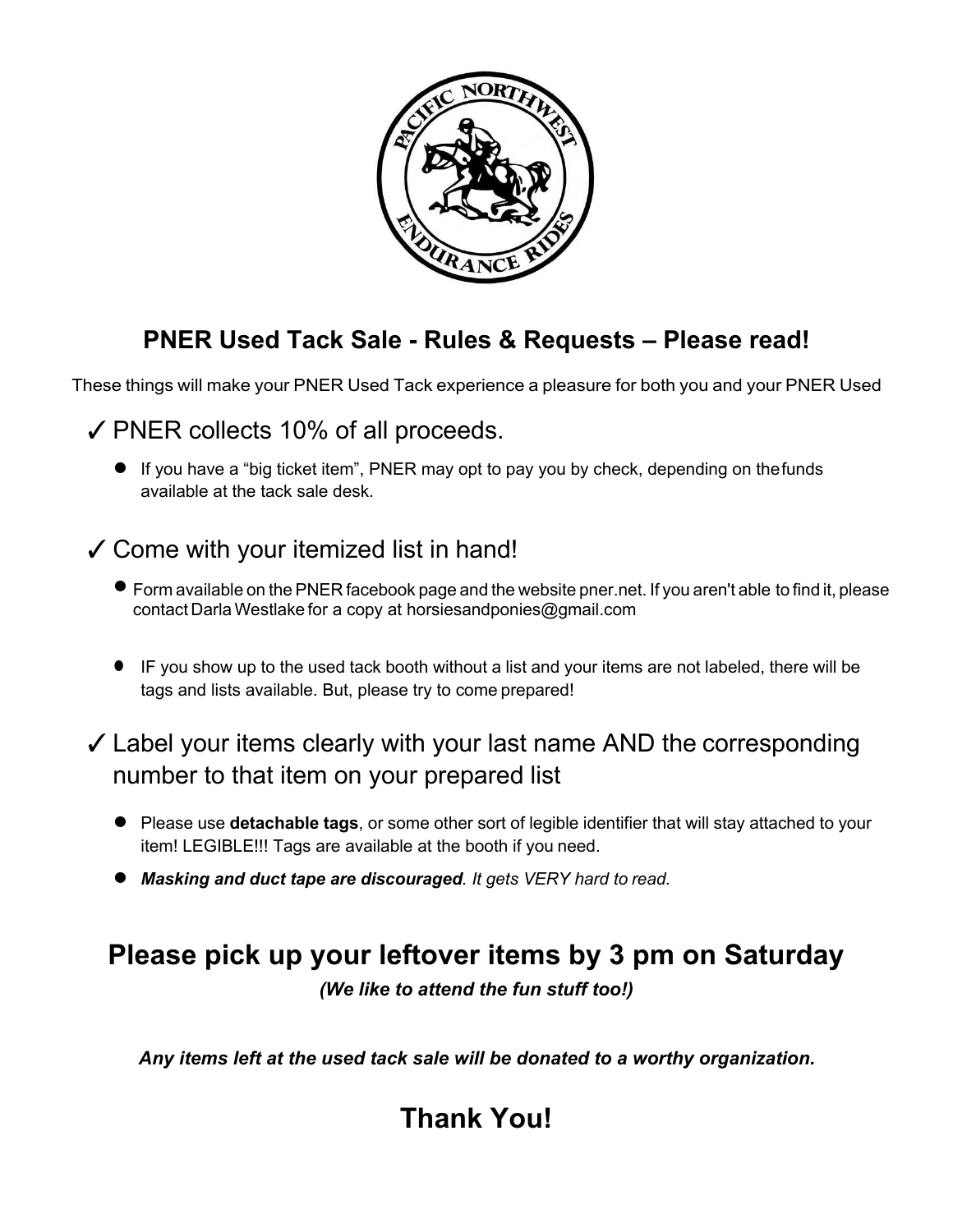

**Name: Address: City/St1Zip Phone#:** *(use* a *number where }'OU can be reached during convention)*

| Item #           | <b>Item Description</b>                 | <b>Asking Price</b> | <b>Final Price</b> |  |
|------------------|-----------------------------------------|---------------------|--------------------|--|
| $\mathbf{1}$     |                                         |                     |                    |  |
| $\overline{2}$   |                                         |                     |                    |  |
| $\mathsf{3}$     |                                         |                     |                    |  |
| $\overline{4}$   |                                         |                     |                    |  |
| $\frac{5}{6}$    |                                         |                     |                    |  |
|                  |                                         |                     |                    |  |
| $\overline{7}$   |                                         |                     |                    |  |
| $\bf 8$          |                                         |                     |                    |  |
| $\boldsymbol{9}$ |                                         |                     |                    |  |
| $10\,$           |                                         |                     |                    |  |
| 11               |                                         |                     |                    |  |
| 12               |                                         |                     |                    |  |
| 13               |                                         |                     |                    |  |
| 14               |                                         |                     |                    |  |
| 15               |                                         |                     |                    |  |
| 16               |                                         |                     |                    |  |
| $17\,$           |                                         |                     |                    |  |
| 18               |                                         |                     |                    |  |
| 19               |                                         |                     |                    |  |
| $20\,$           |                                         |                     |                    |  |
|                  |                                         | <b>Total Sold</b>   |                    |  |
|                  |                                         |                     |                    |  |
|                  | 10% PNER Fee (Total x .10)              |                     |                    |  |
|                  |                                         |                     |                    |  |
|                  | Total Paid to Seller (Total - PNER Fee) |                     |                    |  |
|                  |                                         |                     |                    |  |
|                  | Paid via CASH or CHECK (Circle One)     |                     |                    |  |
|                  |                                         |                     |                    |  |